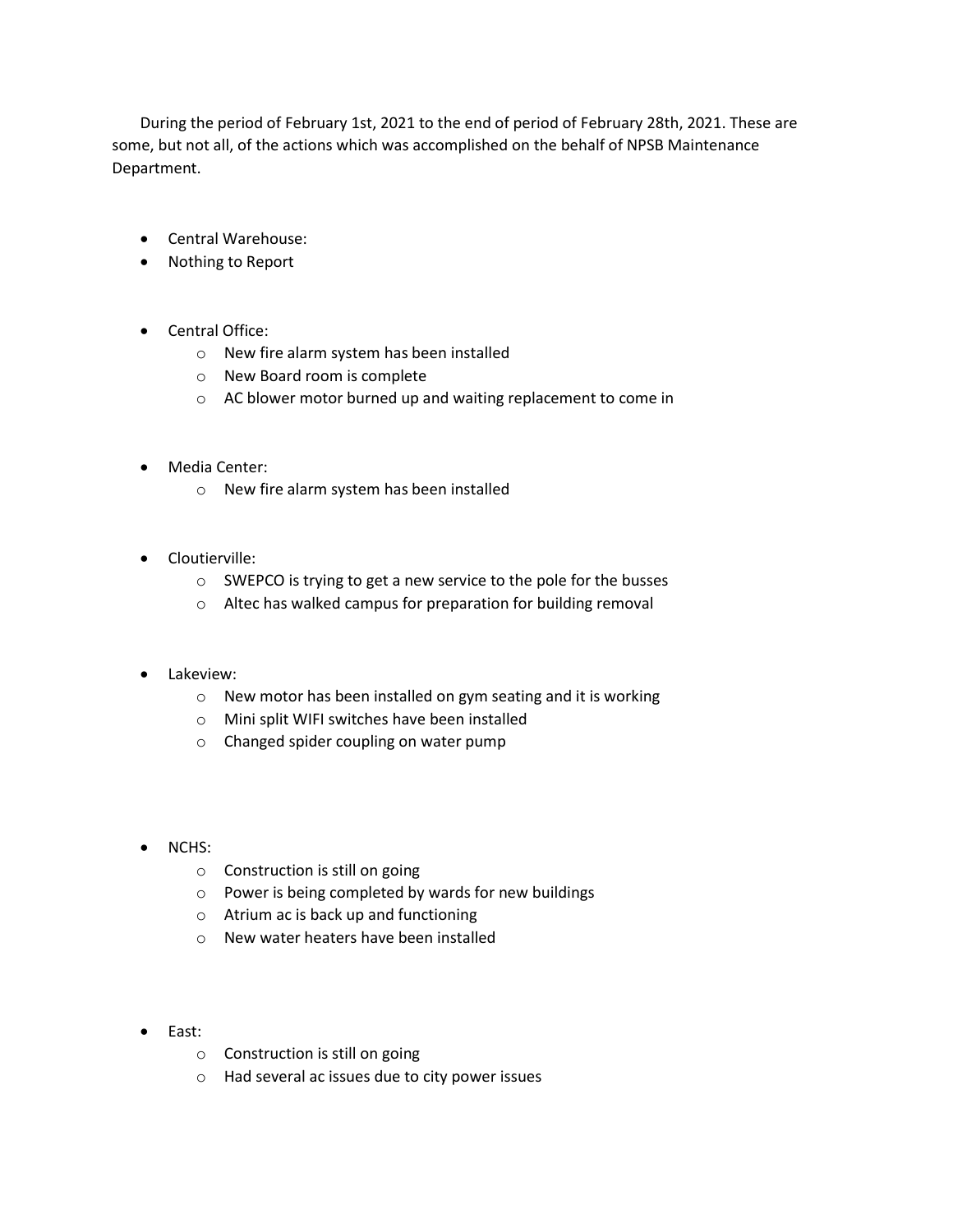- Weaver:
	- o Construction is still on going
	- o Still waiting on the city to repair the shut off valve to the school so bathrooms can be completed

## • LP Vaughn:

- o Construction is still on going
- o New water heaters have been installed
- o Replaced two ac actuators and a blower motor

## • Magnet:

- o Construction is still on going
- o Lawn care is doing a great job clearing all the debris
- NPTCC:
	- o Nothing to report
- Goldonna:
	- o Construction is still on going
	- o New units installed for cafeteria
- Fairview:
	- o Multiple plumbing leaks in restrooms repaired
	- o New roof leak found
	- o New water heaters installed